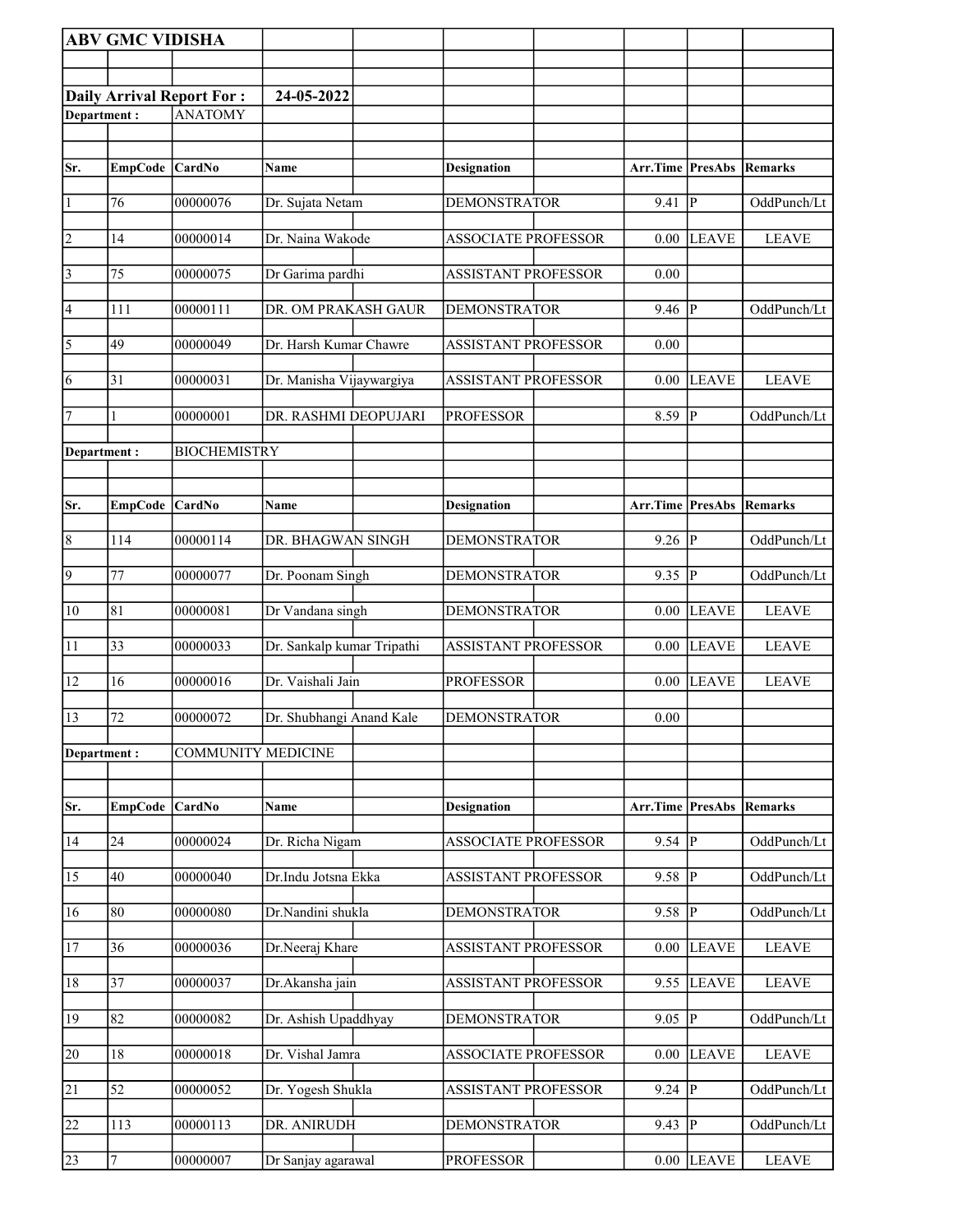| $\sqrt{24}$     | 118             | 00000118                 | Shobhana yadav              | <b>DEMONSTRATOR</b>        | $9.42$ P                        |                | OddPunch/Lt  |
|-----------------|-----------------|--------------------------|-----------------------------|----------------------------|---------------------------------|----------------|--------------|
| 25              | 119             | 00000119                 | Dr.Shailendra Meena         | <b>ASSISTANT PROFESSOR</b> | 9.56                            | P              | OddPunch/Lt  |
| Department:     |                 | <b>DEAN</b>              |                             |                            |                                 |                |              |
|                 |                 |                          |                             |                            |                                 |                |              |
| Sr.             | <b>EmpCode</b>  | <b>CardNo</b>            | <b>Name</b>                 | Designation                | <b>Arr.Time PresAbs Remarks</b> |                |              |
| 26              | 97              | 00000097                 | DR. Sunil Nandeshwar        | <b>DEAN</b>                | 0.00                            | <b>OD</b>      | OD           |
| Department:     |                 | <b>FORANSIC MEDICINE</b> |                             |                            |                                 |                |              |
|                 |                 |                          |                             |                            |                                 |                |              |
| Sr.             | <b>EmpCode</b>  | <b>CardNo</b>            | Name                        | <b>Designation</b>         | <b>Arr.Time PresAbs</b>         |                | Remarks      |
|                 |                 |                          |                             |                            |                                 |                |              |
| 27              | 85              | 00000085                 | Dr. Sharad Dohare           | <b>DEMONSTRATOR</b>        | 0.00                            | <b>LEAVE</b>   | <b>LEAVE</b> |
| 28              | 35              | 00000035                 | Dr. Narendra singh patel    | <b>ASSOCIATE PROFESSOR</b> | 9.54                            | P              | OddPunch/Lt  |
| 29              | 112             | 00000112                 | DR. POOJA TIWARI            | <b>DEMONSTRATOR</b>        | 0.00                            | <b>LEAVE</b>   | <b>LEAVE</b> |
| 30              | 126             | 00000126                 | Dr. Vivek kumar Chouksey    | <b>ASSISTANT PROFESSOR</b> | 9.43                            | lР             | OddPunch/Lt  |
| 31              | 54              | 00000054                 | Dr.Manish Nigam             | <b>PROFESSOR</b>           | 0.00                            |                |              |
| Department :    |                 | MICROBIOLOGY             |                             |                            |                                 |                |              |
|                 |                 |                          |                             |                            |                                 |                |              |
|                 |                 |                          |                             |                            |                                 |                |              |
| Sr.             | EmpCode CardNo  |                          | Name                        | <b>Designation</b>         | Arr.Time PresAbs                |                | Remarks      |
| 32              | 79              | 00000079                 | Dr.Prashant kumar bhakoriya | <b>DEMONSTRATOR</b>        | $9.54$ P                        |                | OddPunch/Lt  |
| 33              | 4               | 00000004                 | Dr Avinash laghave          | <b>PROFESSOR</b>           | $0.00\,$                        | <b>LEAVE</b>   | <b>LEAVE</b> |
| $\overline{34}$ | 106             | 00000106                 | Dr.Aarti Jain               | <b>ASSOCIATE PROFESSOR</b> | 0.00                            |                |              |
| 35              | 125             | 00000125                 | DR.Himanshi Bansal          | <b>ASSISTANT PROFESSOR</b> | 9.48                            | P              | OddPunch/Lt  |
| $\overline{36}$ | $\overline{88}$ | 00000088                 | Dr. Sanjay Singh            | ASSISTANT PROFESSOR        | $9.42$ P                        |                | OddPunch/Lt  |
| $\overline{37}$ | 110             | 00000110                 | DR, RAGINI DANGI            | <b>DEMONSTRATOR</b>        | $9.06$ P                        |                | OddPunch/Lt  |
| Department:     |                 | PATHOLOGY                |                             |                            |                                 |                |              |
|                 |                 |                          |                             |                            |                                 |                |              |
| Sr.             | <b>EmpCode</b>  | CardNo                   | Name                        | <b>Designation</b>         | Arr.Time PresAbs                |                | Remarks      |
| 38              | $\overline{78}$ | 00000078                 | Dr. Rajnikant ahirwar       | DEMONSTRATOR               | $0.00\,$                        | <b>LEAVE</b>   | <b>LEAVE</b> |
| 39              | 128             | 00000128                 | DR.PREETI MANDLOI           | <b>ASSISTANT PROFESSOR</b> | 0.00                            | <b>LEAVE</b>   | <b>LEAVE</b> |
| 40              | 6               | 00000006                 | Dr Gopal krishna sawke      | <b>PROFESSOR</b>           | 0.00                            | <b>LEAVE</b>   | <b>LEAVE</b> |
|                 |                 |                          |                             |                            |                                 |                |              |
| 41              | 48              | 00000048                 | Dr.Pratibha Meena           | ASSISTANT PROFESSOR        | 0.00                            |                |              |
| 42              | 17              | 00000017                 | Dr. Tina Rai                | <b>ASSOCIATE PROFESSOR</b> | 10.01                           | $\overline{P}$ | OddPunch/Lt  |
| 43              | 51              | 00000051                 | Dr. Lal Pranay singh        | ASSISTANT PROFESSOR        | 0.00                            | <b>LEAVE</b>   | <b>LEAVE</b> |
| 44              | 83              | 00000083                 | Dr.Fuzail Ahmad             | <b>DEMONSTRATOR</b>        | $0.00\,$                        | <b>LEAVE</b>   | <b>LEAVE</b> |
| 45              | 84              | 00000084                 | Dr. Sunil Nagar             | <b>DEMONSTRATOR</b>        | $0.00\,$                        | <b>LEAVE</b>   | <b>LEAVE</b> |
|                 |                 |                          |                             |                            |                                 |                |              |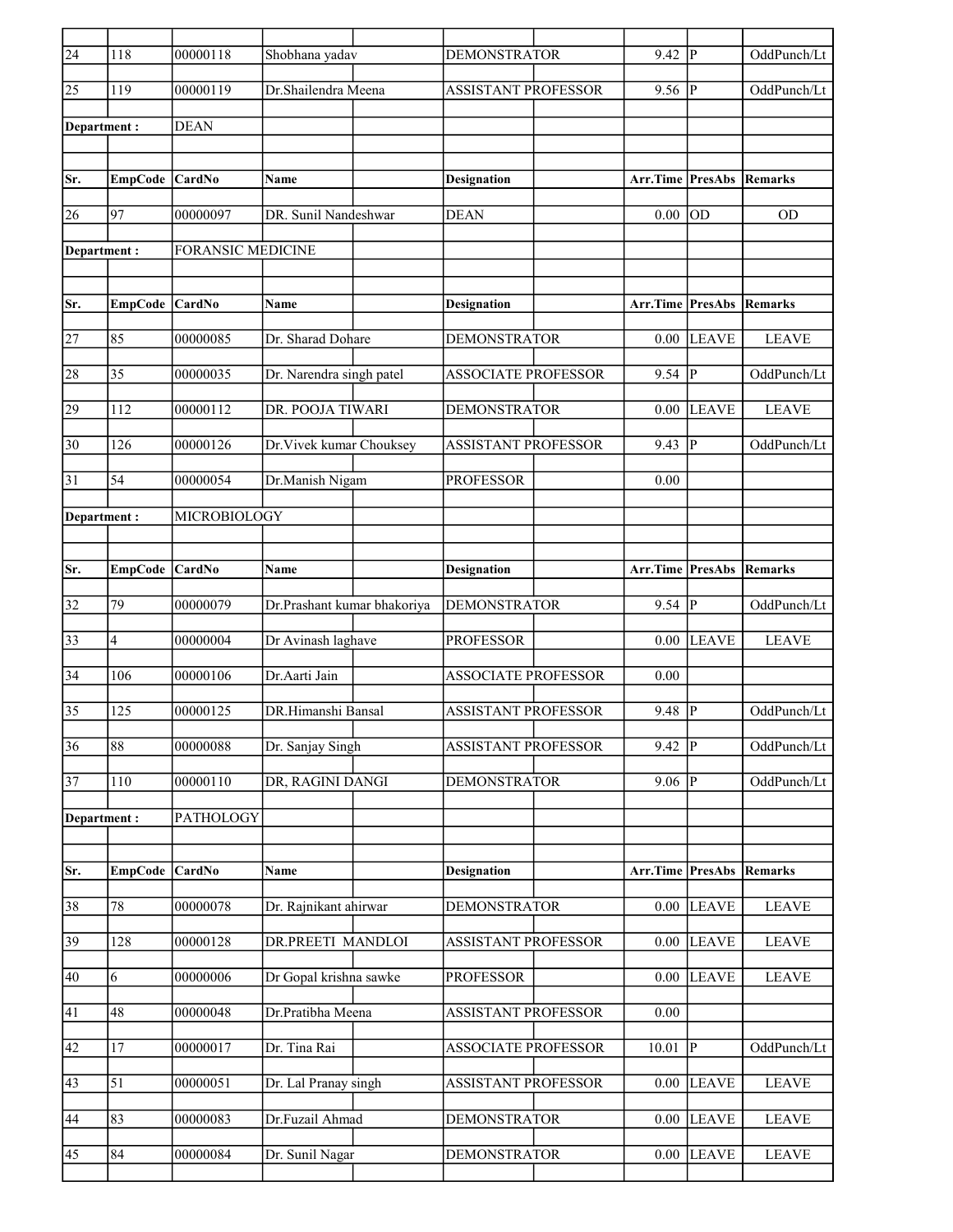| Department: |                | PHARAMCOLOGY  |                         |                            |                         |                |                |
|-------------|----------------|---------------|-------------------------|----------------------------|-------------------------|----------------|----------------|
|             |                |               |                         |                            |                         |                |                |
| Sr.         | <b>EmpCode</b> | <b>CardNo</b> | <b>Name</b>             | Designation                | <b>Arr.Time PresAbs</b> |                | <b>Remarks</b> |
|             |                |               |                         |                            |                         |                |                |
| 46          | 73             | 00000073      | Dr. Sudhir Kumar Jain   | <b>ASSISTANT PROFESSOR</b> | 9.54                    | P              | OddPunch/Lt    |
|             |                |               |                         |                            |                         |                |                |
| 47          | 74             | 00000074      | Dr. Raina Jain          | <b>ASSISTANT PROFESSOR</b> | 0.00                    | <b>LEAVE</b>   | <b>LEAVE</b>   |
| 48          | 22             | 00000022      | Dr Akhilesh kumar       | <b>PROFESSOR</b>           | 7.50                    | <b>P</b>       | OddPunch       |
|             | Department:    | PHYSIOLOGY    |                         |                            |                         |                |                |
|             |                |               |                         |                            |                         |                |                |
|             |                |               |                         |                            |                         |                |                |
| Sr.         | <b>EmpCode</b> | <b>CardNo</b> | Name                    | <b>Designation</b>         | <b>Arr.Time PresAbs</b> |                | <b>Remarks</b> |
| 49          | 15             | 00000015      | Dr. Mona Kharbanda      | <b>ASSOCIATE PROFESSOR</b> | 0.00                    | <b>LEAVE</b>   | <b>LEAVE</b>   |
|             |                |               |                         |                            |                         |                |                |
| 50          | 71             | 00000071      | Dr. Parul Sharma        | <b>DEMONSTRATOR</b>        | 10.01                   | <b>P</b>       | OddPunch/Lt    |
|             |                |               |                         |                            |                         |                |                |
| 51          | 70             | 00000070      | Dr. Pankaj Kumar Sharma | <b>DEMONSTRATOR</b>        | 10.01                   | P              | OddPunch/Lt    |
| 52          | 8              | 00000008      | Dr Suman rai            | <b>PROFESSOR</b>           | 0.00                    | <b>LEAVE</b>   | <b>LEAVE</b>   |
| 53          | 115            | 00000115      | Dr. SOBHARAN MEENA      | <b>DEMONSTRATOR</b>        | 9.43                    | $\overline{P}$ | OddPunch/Lt    |
|             |                |               |                         |                            |                         |                |                |
| 54          | 32             | 00000032      | Dr.Brajesh sharma       | <b>ASSISTANT PROFESSOR</b> | 9.59                    | $\mathbf{P}$   | OddPunch/Lt    |
|             |                |               |                         |                            |                         |                |                |
| 55          | 108            | 00000108      | Dr.Geeta Shammani       | <b>ASSISTANT PROFESSOR</b> | 9.51                    | P              | OddPunch/Lt    |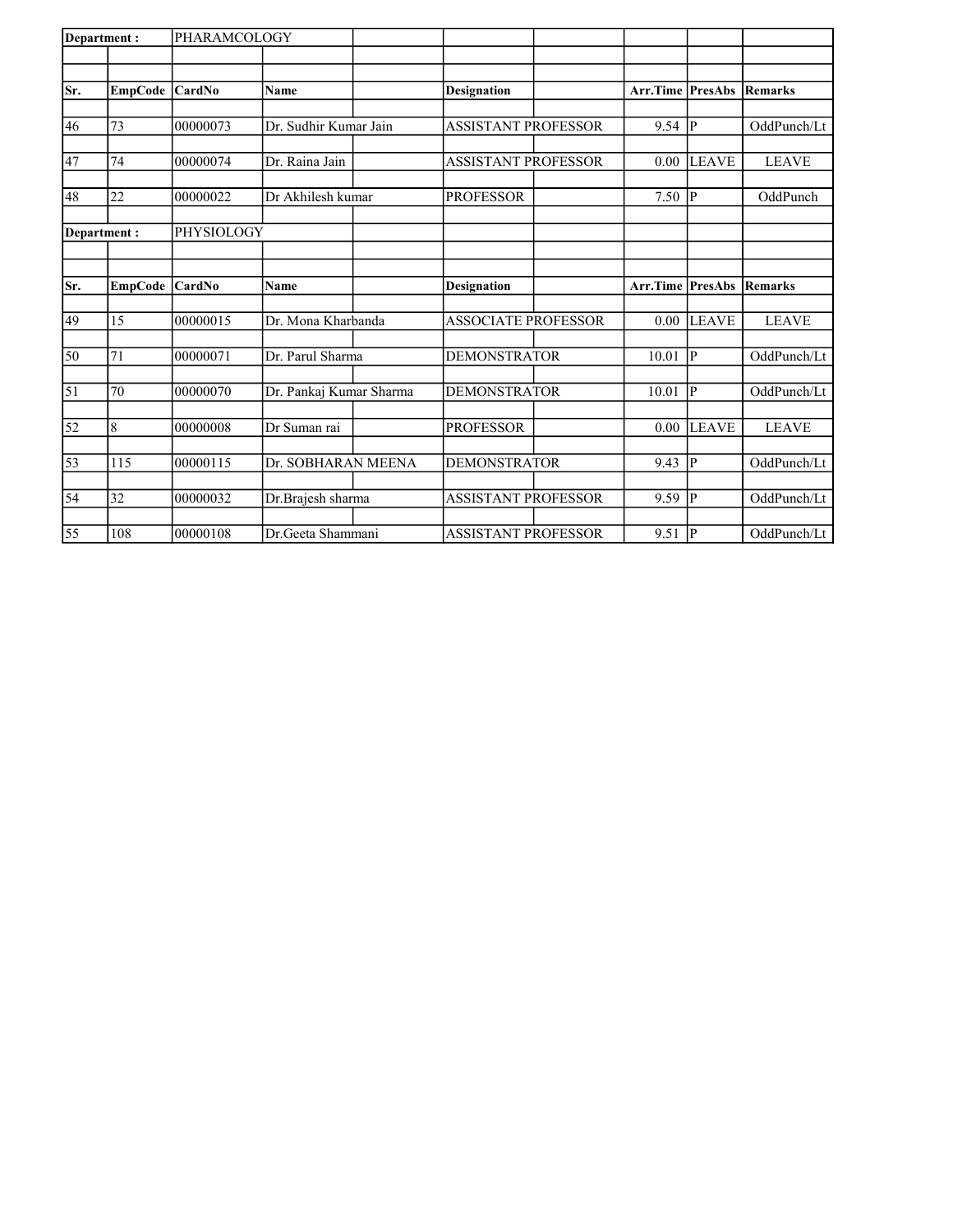|                | <b>ABV GMC VIDISHA</b> |                                  |                                           |                            |                                 |                |                |
|----------------|------------------------|----------------------------------|-------------------------------------------|----------------------------|---------------------------------|----------------|----------------|
|                |                        |                                  |                                           |                            |                                 |                |                |
|                |                        | <b>Daily Arrival Report For:</b> | 24-05-2022                                |                            |                                 |                |                |
| Department:    |                        | <b>ANESTHESIA</b>                |                                           |                            |                                 |                |                |
|                |                        |                                  |                                           |                            |                                 |                |                |
|                |                        |                                  |                                           |                            |                                 |                |                |
| Sr.            | EmpCode CardNo         |                                  | Name                                      | <b>Designation</b>         | Arr.Time PresAbs                |                | Remarks        |
| $\vert$ 1      | 127                    | 00000127                         | DR.JYOTI RAGHUWANSHI ASSISTANT PROFESSOR  |                            | 9.12                            | $ {\bf p} $    | OddPunch/Lt    |
| $\overline{2}$ | 59                     | 00000059                         | Dr.Chandrakant                            | <b>ASSISTANT PROFESSOR</b> | 8.54 $\overline{P}$             |                | Lt/Erl         |
| $\sqrt{3}$     | 57                     | 00000057                         | Dr. Vinyak Gour                           | <b>ASSOCIATE PROFESSOR</b> | 9.49                            | P              | OddPunch/Lt    |
| 4              | 58                     | 00000058                         | Dr.Sevras Hingwe                          | ASSISTANT PROFESSOR        | 0.00                            | <b>LEAVE</b>   | <b>LEAVE</b>   |
| Department:    |                        | <b>DEAN OFFICE</b>               |                                           |                            |                                 |                |                |
|                |                        |                                  |                                           |                            |                                 |                |                |
| Sr.            | EmpCode CardNo         |                                  | Name                                      | <b>Designation</b>         | <b>Arr.Time PresAbs Remarks</b> |                |                |
| $\overline{5}$ | 101                    | 00000101                         | <b>Bhim Singh Parmar</b>                  | <b>ADMIN</b>               | 6.46                            | <sup> </sup> P | OddPunch       |
| $\overline{6}$ | 102                    | 00000102                         | Amit Singh Parihar                        | <b>ADMIN</b>               | 0.00                            |                |                |
| 7              | 103                    | 00000103                         | Namrata Jogdand                           | <b>ADMIN</b>               | 9.45                            | <sup> </sup> P | OddPunch/Lt    |
| $\overline{8}$ | 104                    | 00000104                         | Mukesh Kumar                              | <b>ADMIN</b>               | 0.00                            |                |                |
| Department:    |                        | <b>DENTISTRY</b>                 |                                           |                            |                                 |                |                |
|                |                        |                                  |                                           |                            |                                 |                |                |
|                |                        |                                  |                                           |                            |                                 |                |                |
|                |                        |                                  |                                           |                            |                                 |                |                |
| Sr.            | <b>EmpCode</b>         | CardNo                           | Name                                      | <b>Designation</b>         | Arr.Time PresAbs                |                | Remarks        |
| 15             | 64                     | 00000064                         | Dr.Rishi Thukral                          | ASSOCIATE PROFESSOR        | 0.00                            | <b>LEAVE</b>   | <b>LEAVE</b>   |
| 16             | 131                    | 00000131                         | DR. HEERALAL CHOKOTIY ASSISTANT PROFESSOR |                            | 0.00                            |                |                |
| 17             | 116                    | 00000116                         | Dr.Bharat jayant sumbh                    | <b>PROFESSOR</b>           | $9.59$ P                        |                | OddPunch/Lt    |
| Department :   |                        | <b>DERMATOLOGY</b>               |                                           |                            |                                 |                |                |
| Sr.            | <b>EmpCode</b>         | CardNo                           | Name                                      | <b>Designation</b>         | Arr.Time                        | <b>PresAbs</b> | <b>Remarks</b> |
| 18             | $\overline{100}$       | 00000100                         | Dr.sourabh jain                           | ASSOCIATE PROFESSOR        | 8.10                            | $ {\bf P} $    | Erl            |
|                |                        |                                  |                                           |                            |                                 |                |                |
| Department:    |                        | E.N.T.                           |                                           |                            |                                 |                |                |
|                |                        |                                  |                                           |                            |                                 |                |                |
| Sr.            | EmpCode                | <b>CardNo</b>                    | Name                                      | <b>Designation</b>         | Arr.Time PresAbs                |                | Remarks        |
| 19             | $\overline{56}$        | 00000056                         | Dr. Aditya Gargav                         | <b>ASSOCIATE PROFESSOR</b> | 9.11                            | P              | OddPunch/Lt    |
| 20             | $\overline{27}$        | 00000027                         | Dr. Shiv Kumar Raghuwanshi                | <b>PROFESSOR</b>           | 0.00                            | <b>LEAVE</b>   | <b>LEAVE</b>   |
| Department:    |                        | <b>MEDICINE</b>                  |                                           |                            |                                 |                |                |
|                |                        |                                  |                                           |                            |                                 |                |                |
| Sr.            | <b>EmpCode</b>         | <b>CardNo</b>                    | Name                                      | <b>Designation</b>         | Arr.Time PresAbs                |                | Remarks        |
| 21             | 30                     | 00000030                         | Dr. Sandeep Aharwar                       | <b>ASSOCIATE PROFESSOR</b> | 0.00                            | <b>LEAVE</b>   | <b>LEAVE</b>   |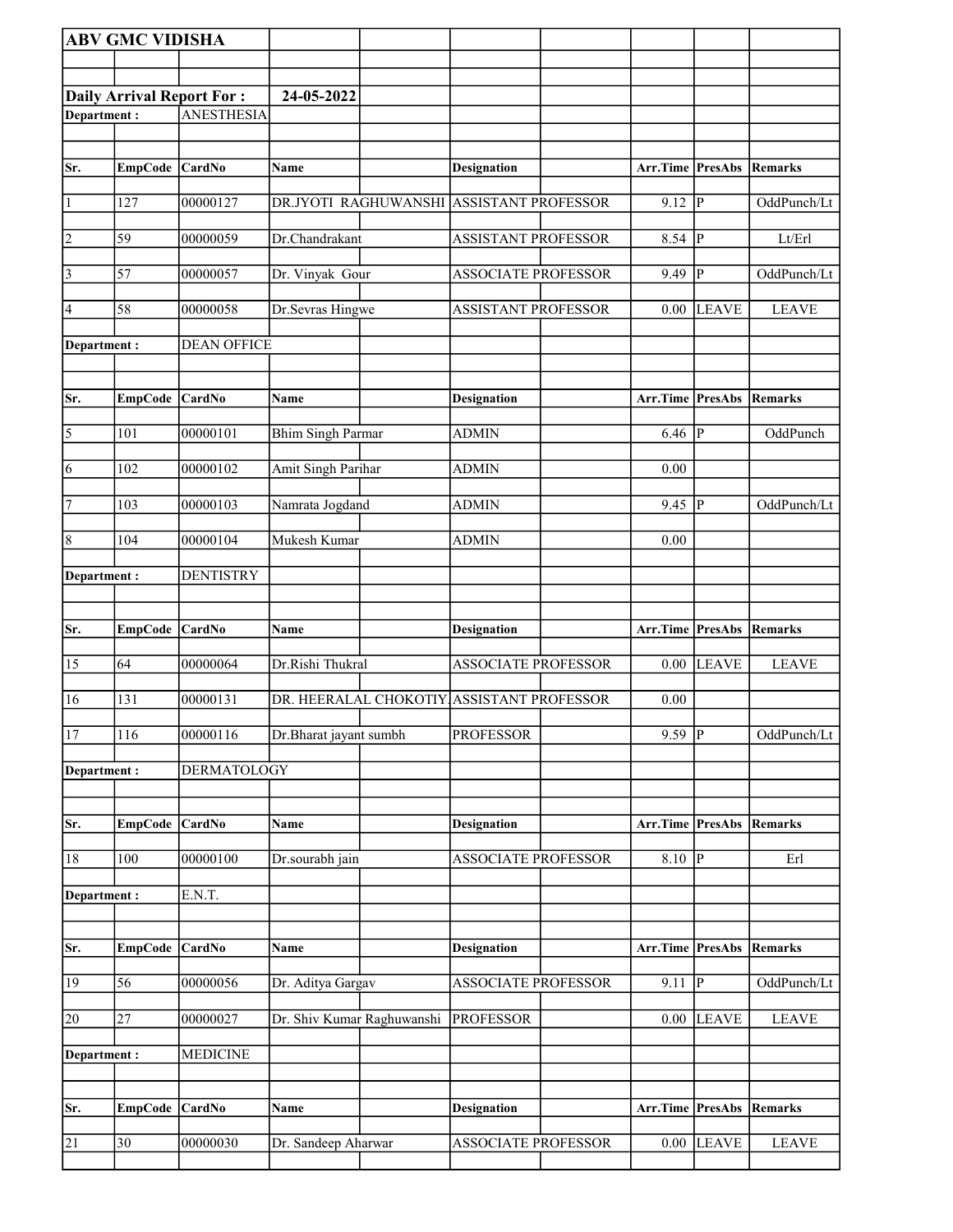| $\overline{22}$ | 129             | 00000129                 | Dr. Mahendra pratap Singh |                                         | <b>ASSISTANT PROFESSOR</b> | $9.47$ P                        |                         | Lt/Erl         |
|-----------------|-----------------|--------------------------|---------------------------|-----------------------------------------|----------------------------|---------------------------------|-------------------------|----------------|
| 23              | 12              | 00000012                 | Dr Preshant shrivastava   |                                         | <b>PROFESSOR</b>           | 9.36                            | IР                      | OddPunch/Lt    |
| 24              | 23              | 00000023                 | Dr. Arvind Chouhan        |                                         | <b>ASSOCIATE PROFESSOR</b> | 0.00                            |                         |                |
| 25              | $\overline{50}$ | 00000050                 | Dr.vinod Dangi            |                                         | <b>ASSISTANT PROFESSOR</b> | 9.03                            | P                       | Lt/Erl         |
| Department:     |                 | <b>OBST. &amp; GYNEE</b> |                           |                                         |                            |                                 |                         |                |
|                 |                 |                          |                           |                                         |                            |                                 |                         |                |
| Sr.             | EmpCode CardNo  |                          | Name                      |                                         | <b>Designation</b>         | Arr.Time PresAbs                |                         | Remarks        |
| 26              | 96              | 00000096                 | DR. Sudha Chourasia       |                                         | <b>PROFESSOR</b>           | 0.00                            | <b>LEAVE</b>            | <b>LEAVE</b>   |
| 27              | 42              | 00000042                 | Dr. Mridula singh         |                                         | <b>ASSISTANT PROFESSOR</b> | 0.00                            | <b>LEAVE</b>            | <b>LEAVE</b>   |
| 28              | 41              | 00000041                 | Dr.Aarti sharma           |                                         | <b>ASSOCIATE PROFESSOR</b> | 10.01                           | P                       | OddPunch/Lt    |
| Department:     |                 | OPHTHALMOLOGY            |                           |                                         |                            |                                 |                         |                |
|                 |                 |                          |                           |                                         |                            |                                 |                         |                |
| Sr.             | EmpCode CardNo  |                          | Name                      |                                         | <b>Designation</b>         | <b>Arr.Time PresAbs Remarks</b> |                         |                |
| 29              | 121             | 00000121                 | Dr.Nikhila Yadav          |                                         | <b>ASSISTANT PROFESSOR</b> | 9.42                            | $\overline{\mathbb{P}}$ | OddPunch/Lt    |
| $ 30\rangle$    | 46              | 00000046                 | Dr. Sapna Raghuwanshi     |                                         | <b>ASSOCIATE PROFESSOR</b> | 0.00                            | <b>LEAVE</b>            | <b>LEAVE</b>   |
| 31              | 120             | 00000120                 |                           | Dr.Shivcharan Lal Chadravansh PROFESSOR |                            | 9.55                            | P                       | OddPunch/Lt    |
| Department:     |                 | <b>ORTHOPEDICS</b>       |                           |                                         |                            |                                 |                         |                |
|                 |                 |                          |                           |                                         |                            |                                 |                         |                |
|                 |                 |                          |                           |                                         |                            |                                 |                         |                |
| Sr.             | <b>EmpCode</b>  | $\vert$ CardNo           | Name                      |                                         | <b>Designation</b>         | Arr.Time                        | PresAbs                 | Remarks        |
| 32              | 10              | 00000010                 | Dr Atul varshney          |                                         | <b>PROFESSOR</b>           | 0.00                            |                         |                |
| 33              | 123             | 00000123                 | Dr. Vipin kumar Mishraa   |                                         | <b>ASSISTANT PROFESSOR</b> | $9.50 \vert P$                  |                         | Lt/Erl         |
| $\overline{34}$ | $\overline{55}$ | 00000055                 | Dr. Sanjay Upadhya        |                                         | <b>ASSOCIATE PROFESSOR</b> | 0.00                            | LEAVE                   | <b>LEAVE</b>   |
| $\overline{35}$ | $\overline{20}$ | 00000020                 | Dr. Sanat Singh           |                                         | <b>ASSOCIATE PROFESSOR</b> | 9.38                            | $\overline{P}$          | Lt/Erl         |
| 36              | 124             | 00000124                 | Dr.Sunil Kirar            |                                         | <b>ASSISTANT PROFESSOR</b> | 9.15                            | P                       | Lt/Erl         |
| Department:     |                 | <b>PEADITRICS</b>        |                           |                                         |                            |                                 |                         |                |
|                 |                 |                          |                           |                                         |                            |                                 |                         |                |
| Sr.             | <b>EmpCode</b>  | CardNo                   | Name                      |                                         | <b>Designation</b>         | Arr.Time                        | <b>PresAbs</b>          | <b>Remarks</b> |
| 37              | 19              | 00000019                 | Dr. D Sharad Gedam        |                                         | <b>ASSOCIATE PROFESSOR</b> | $9.45$ P                        |                         | OddPunch/Lt    |
| 38              | 9               | 00000009                 | Dr Neeti agarawal         |                                         | <b>PROFESSOR</b>           | 0.00                            | <b>LEAVE</b>            | <b>LEAVE</b>   |
| 39              | 60              | 00000060                 | Dr.Shiv R.k. Dubey        |                                         | ASSISTANT PROFESSOR        | 0.00                            |                         |                |
| 40              | 44              | 00000044                 | Dr. Priya Gogia           |                                         | ASSISTANT PROFESSOR        | 0.00                            |                         |                |
| 41              | 61              | 00000061                 | Dr.Deepak K. Uikey        |                                         | <b>ASSOCIATE PROFESSOR</b> | $9.38$ $\overline{P}$           |                         | OddPunch/Lt    |
| Department:     |                 | <b>PSYCHIATRY</b>        |                           |                                         |                            |                                 |                         |                |
|                 |                 |                          |                           |                                         |                            |                                 |                         |                |